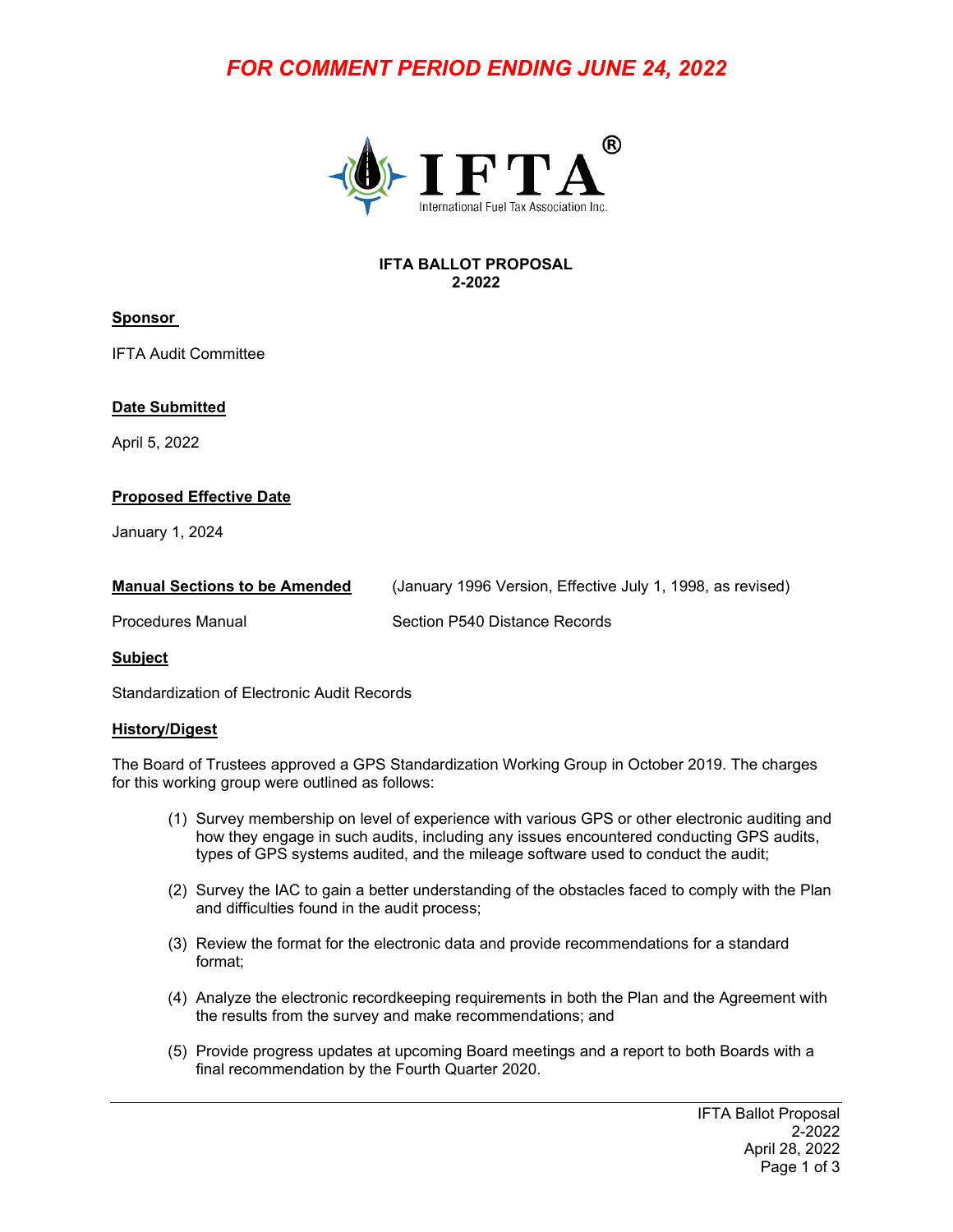The Board of Trustees issued a new charge on December 1, 2020 as follows:

The IFTA AC should work together with the IRP AC to develop a ballot that works for both organizations. Your ballot proposal should take into consideration the research that was completed and presented to the Board in October 2020 from the GPS Standardization Working Group.

(6) A ballot, FTPBP#4 2021, was submitted on March 23, 2021, and distributed for comment. The Audit Committee provided multiple opportunities for discussion at the 2021 Audit Workshop the committee also reviewed the online comments. After much deliberation, the Audit Committee withdrew the ballot.

# **Intent**

To tightly define what data elements would be required and what formats would be acceptable (IE XLS, CSV, etc) and not acceptable (IE static images from Word, PDF, etc). The intent is not to exclude future or current technologies that would sufficiently capture distance accrued and allow for the verification of distance. An example of such a technology would include geofencing.

#### **Commentary:**

Geofencing technology creates geographic boundaries, such as jurisdiction, enabling software to respond when a vehicle leaves and enters a particular boundary. If certain data was provided from geofencing technology, it could allow for the verification of distance